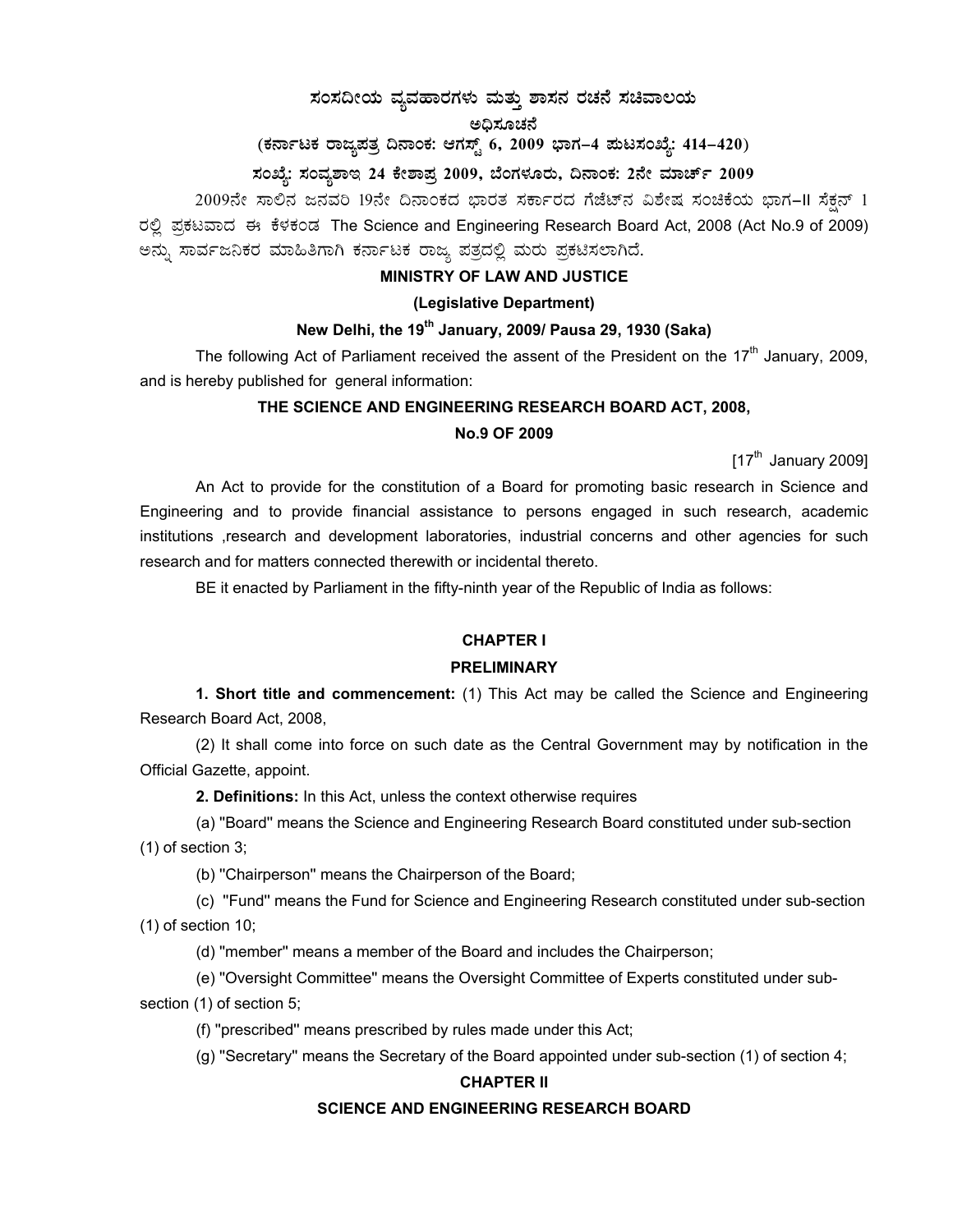**3. Constitution and incorporation of Board:** (1) The Central Government shall by notification in the Official Gazette, constitute, for the purposes of this Act, a Board to be called the Science and Engineering Research Board.

 (2) The Board shall be a body corporate by the name aforesaid having perpetual succession and a common seal with power, subject to the provisions of this Act, to contract and shall by the said name, sue and be sued.

(3) The Board shall consist of the following persons, namely:

 (a) Secretary to the Government of India in the Department of Science and Technology ex officio-Chairperson;

(b) Member-Secretary, Planning Commission, ex officio-Member;

(c) Secretary to the Government of India in the Department of Biotechnology, ex-officio-Member;

 (d) Secretary to the Government of India in the Department of Scientific and Industrial Research Ex officio-Member;

(e) Secretary to the Government of India in the Ministry of Earth Sciences, ex-officio-Member;

 (f) Secretary to the Government of India in the Department of Expenditure, Ministry of Finance or his nominee, ex officio-Member;

 (g) Secretary to the Government of India in the Department of Health Research, ex-officio-Member

 (h) not more than three members to be appointed by the Central Government from amongst persons having experience in scientific research in different disciplines in academic institutions;

 (i) not more than three members to be appointed by the Central Government from amongst persons having experience in scientific research in different disciplines in Government research laboratories;

 (j) not more than four members to be appointed by the Central Government from amongst persons having experience in scientific research in different disciplines in the industry, international projects on science and technology socio-economic sectors and other Government research laboratories.

(4) The Head Office of the Board shall be at Delhi or in the National Capital Region.,

 (5) The qualifications and experience, term of office and allowances of the members specified in clauses (h) to (j) of sub-section (3) shall be such as may be prescribed.

 (6) The Chairperson shall, in addition to presiding over the meetings of the Board, exercise and discharge such powers and duties, as may be prescribed or delegated to him by the Board.

(7) No act or proceeding of the Board shall be invalidated merely by reason of

(a) any vacancy in or any defect in the constitution of the Board;

(b) any defect in the appointment of a person acting as a member of the Board;

(c) any irregularity in the procedure of the Board not affecting the merits of the case.

**4. Secretary and other officers and employees of Board:** (1) The Board may appoint an eminent Scientist not below the rank of Additional Secretary to the Government of India as the Secretary of the Board, in consultation with the Central Government.

 (2) The Board may appoint such other officers and employees as it considers necessary for the efficient discharge of its functions under this Act.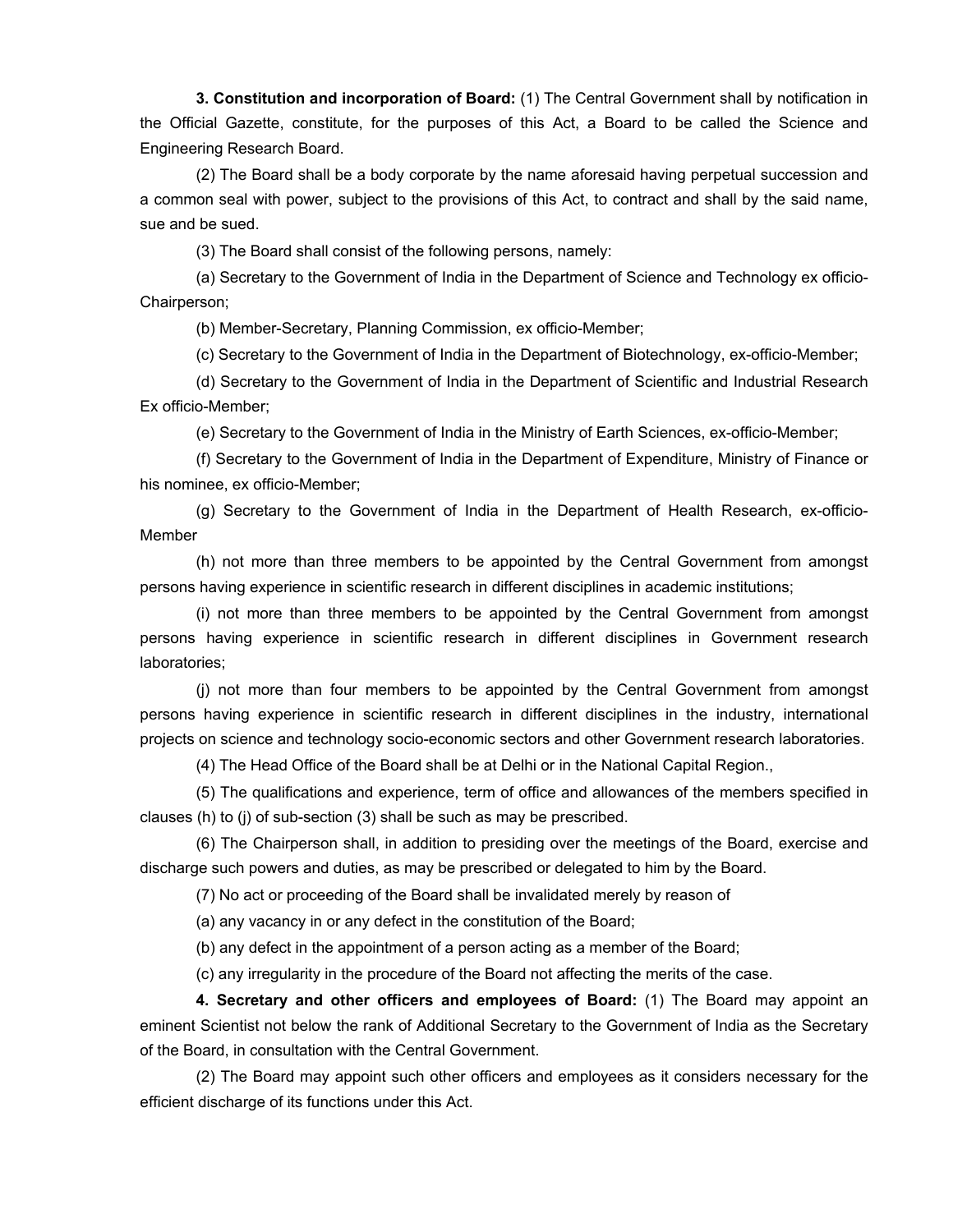(3) The qualifications and experience, terms and conditions of service including salary and allowances of the Secretary and other officers and employees of the Board shall be such as may be specified in the regulations made by the Board.

 (4) The Board may engage the services of personnel, both from within and outside the country as consultants, visiting scientists on such terms and conditions and remunerations as may be specified in the regulations made by the Board and shall facilitate their operations within the country.

**5. Oversight Committee of Experts:** (**1**) Subject to the rules made in this behalf, the Board shall constitute an Oversight Committee of Experts consisting of experts, eminent scientists and academics to advise and assist the Board.

(2) The Oversight Committee shall consist of the following persons namely:

(i) a scientist of eminence and international repute-Chairperson

 (ii) Secretary to the Government of India in the Department of Science and Technology ex officio-Vice –Chairperson;

 (iii) Presidents of Indian National Science Academy, Indian Academy of Sciences and Indian National Academy of Engineering ex officio-Members;

 (iv) not more than three members to be appointed by the Central Government from amongst distinguished experts in different areas of science and technology;and

(v) Secretary to the Board ex-officio-Member;

**6. Committees of Board:** (1) Subject to the rules made in this behalf, the Board may appoint such committees as may be necessary for the efficient discharge of its duties and performance of its functions under this Act.

 (2) The Board shall have the power to co-opt as members of any committee appointed under subsection (1), such number of persons who are not members of the Board as it may think fit and the person so co-opted shall have the right to attend the meetings of the committee, and take part in the proceedings of the committee.

 **7. Powers and functions of Board:** (1) The Board shall serve as a premier multi-disciplinary research funding agency for planning promoting and funding basic research in the emerging of science and engineering;

(2) The powers and functions of the Board shall, inter alia include-

 (i) serving as a premier multi-disciplinary research agency for planning promoting and funding of internationally competitive research in emerging areas;

 (ii) considering and taking decisions on the recommendations and suggestions made by the Oversight Committee;

 (iii) identifying major inter-disciplinary research areas and individuals, groups or institutions and funding them for undertaking research;

 (iv) evolving nationally coordinated programmes in various identified areas involving institutions that will have a multiplier effect in promoting research;

(v) assisting in setting up infrastructure and environment for scientific pursuit;

 (vi) achieving synergy between academic institutions, research and development laboratories and industry for promoting basic research in science and engineering;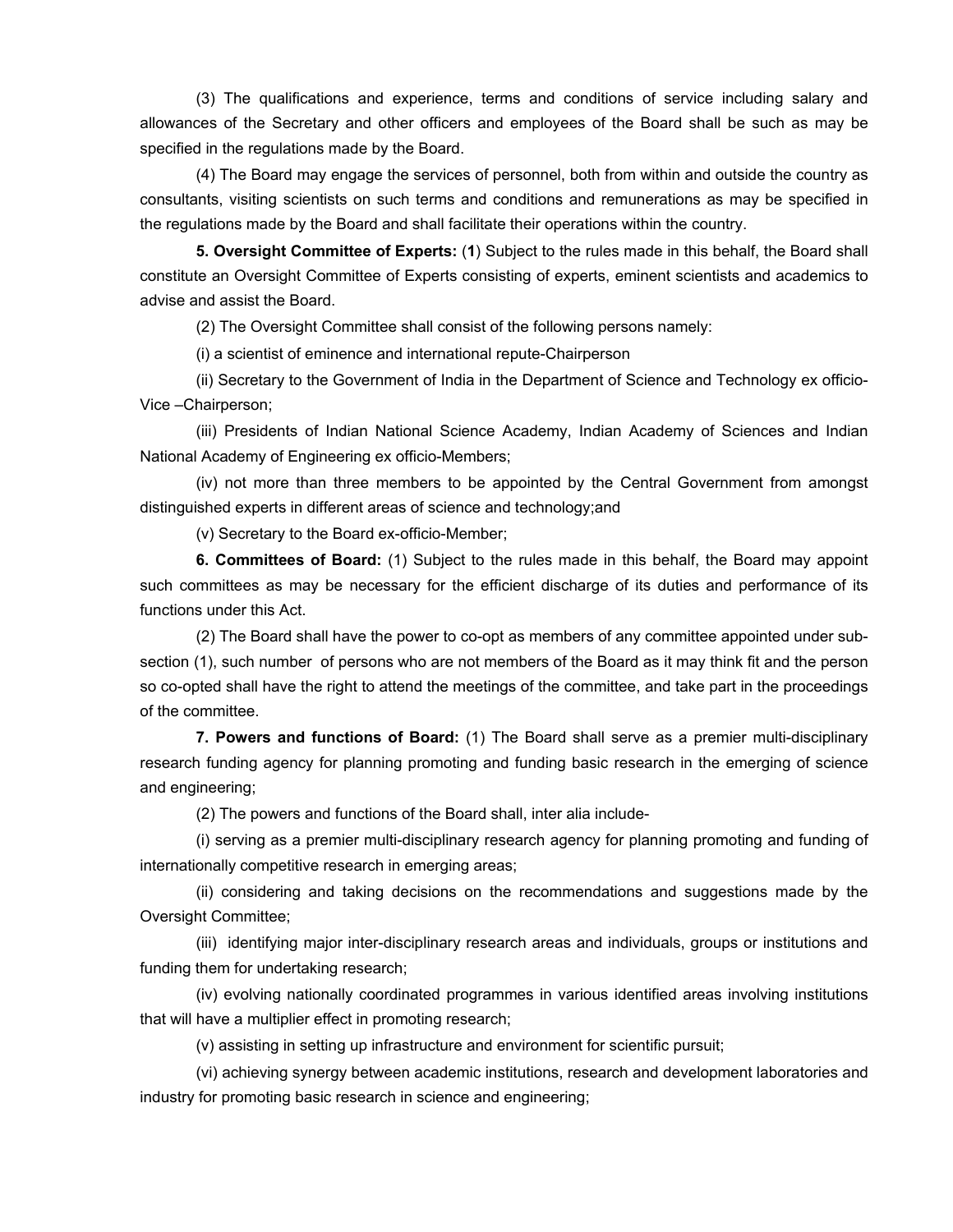(vii) evolving a management system to speedily provide for funding research, including monitoring and evaluation, by adopting modern management practices;

(viii) evolving participation in international collaborative projects, wherever necessary or desirable ;and

 (ix) taking over and continuance of the basic research projects and programmes undertaken or funded by the Central Government under the existing Science and Engineering Research Council scheme.

 (3) The Board may provide financial assistance for the purposes specified in sub-section (2) in the form of grants and loans to individuals, academic institutions research, and development laboratories, industries and other organisations.

#### **CHAPTER III**

#### **APPLICATION FOR SANCTION OF FINANCIAL ASSISTANCE**

 **8. Application for availing of financial assistance:** (1) An application for availing of financial assistance for the purposes specified in sub-section (1) of section 7 shall be made to the Board in such form as may be prescribed.

 (2) The Board may, after examining the application and after making such enquiries or seeking such clarifications as it considers necessary, by order in writing, either sanction the financial assistance or refuse the same.

#### **CHAPTER IV**

#### **FINANCE, ACCOUNTS AND AUDIT**

 **9. Grants and loans by Central Government:** The Central Government may, after due appropriation made by Parliament by law, in this behalf make to the Board grants and loans of such sums of money as that Government may consider necessary.

**10. Fund for Science and Engineering Research:** (1) There shall be constituted a Fund to be called the Fund for Science and Engineering Research and there shall be credited to the Fund-

(a) any grants and loans made to the Board by the Central Government under section 9;

(b) all sums received by the Board including donations from any other source;

(c) recoveries made of the amounts granted from the Fund; and

(d )any income from investment of the amount of the Fund.

(2) The Fund shall be applied for meeting-

(a) expenses on the object and for the purposes authorized by this Act;

 (b) salaries. Allowances and other expenses of the members, officers and other employees of the Board;

(c) remunerations of the consultants and visiting scientists; and

(d) expenses of the Board in the discharge of its functions under this Act.

**11. Budget:** The Board shall prepare, in such form and at such time in each financial year, as may be prescribed, its budget for the next financial year, showing the estimated receipts and expenditure of the Board and forward the same to the Central Government.

**12. Annual report:** The Board shall prepare, in such form and at such time in each financial year, as may be prescribed its annual report giving a full account of its activities during the previous financial year, and submit a copy thereof to the Central Government.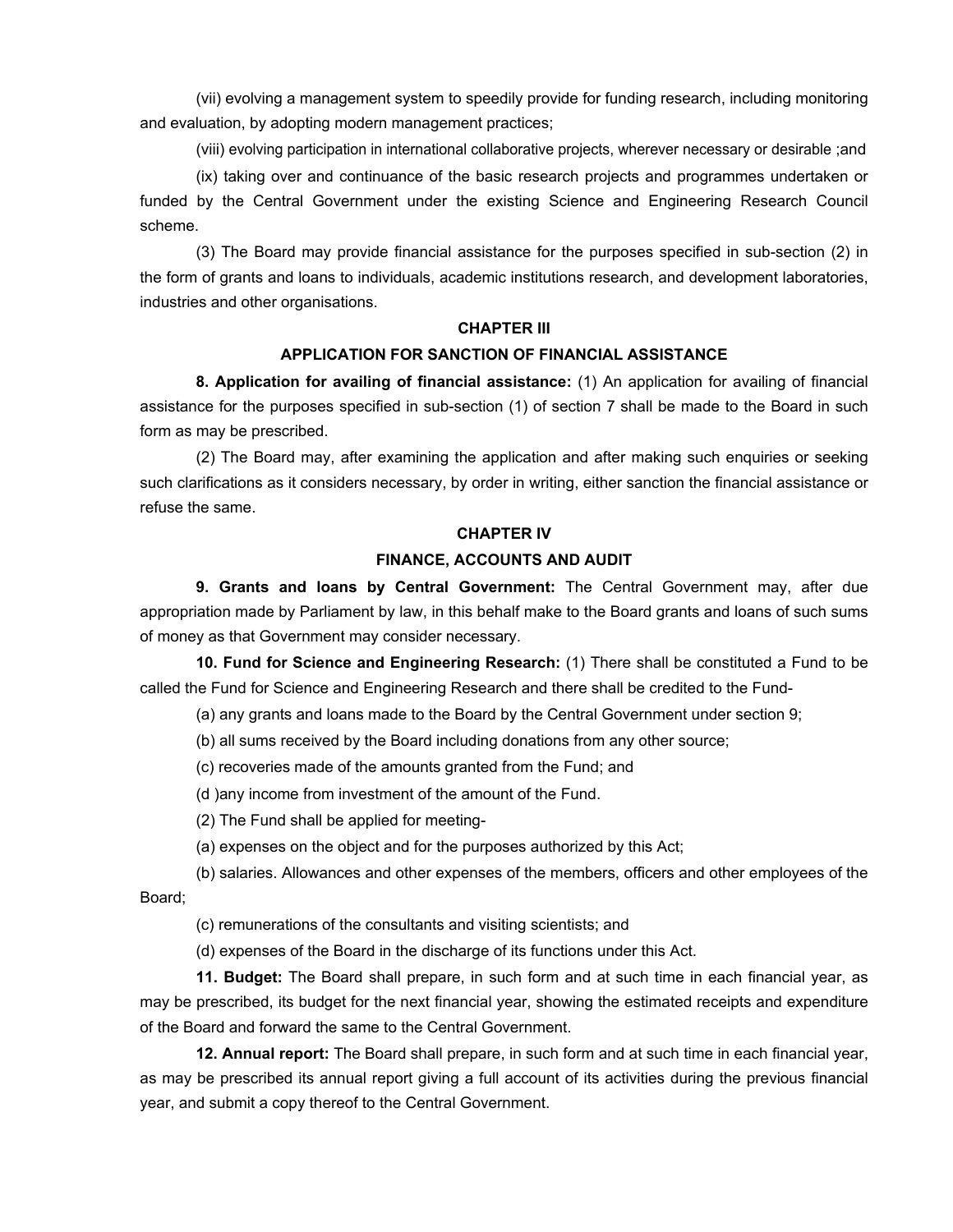**13. Accounts and audit:** (1) The Board shall maintain proper accounts and other relevant records and prepare an annual statement of accounts in such form as may be prescribed by the Central Government in consultation with the Comptroller and Auditor-General of India.

 (2) The Comptroller and Auditor-General of India or any other person appointed by him in connection with the auditing of the accounts of the Board under this Act shall have the same rights and privileges and the authority in connection with such audit as the Comptroller and Auditor-General of India has in connection with the auditing of the Government, accounts and in particular, shall have the right to demand the production of books, accounts connected vouchers and other documents and papers and to inspect any of the office of the Board under this Act.

 (3) The accounts of the Board shall be audited by the Comptroller and Auditor General of India annually and any expenditure incurred in connection with such audit shall be payable by the Board to the Comptroller and Auditor-General.

 (4) The Board shall furnish to the Central Government, before such date as may be prescribed, its audited copy of accounts together with auditor's report.

**14. Annual report and auditor's report to be laid before Parliament:** The Central Government shall cause the annual report and auditor's report to be laid, as soon as may be after they are received , before each House of Parliament.

## **CHAPTER V MISCELLANEOUS**

 **15. Returns to be furnished to Board:** (1) An industrial concern or an institution receiving financial assistance from the Board shall furnish return to the Board in such form and at such time as may be specified by regulations.

 (2) The Board may authorise an officer to visit any industrial concern or institution referred to in sub-section (1) at any time to verify the accuracy of any return made under this section.

**16. Power of Central Government to issue directions:** (1) Without prejudice to the foregoing provisions of this Act, the Board shall, in the discharge of its functions and duties under this Act, be bound by such directions on questions of policy as the Central Government may give in writing to it from time to time;

 Provided that the Board shall, as far as practicable, be given an opportunity to express its views before any direction is given under this sub-section.

 (2) The decision of the Central Government, whether a question is one of the policy or not shall be final.

**17. Power of Central Government to supersede Board:** (1) If a any time the Central Government is of the opinion

 (a) that on account of grave emergency, the Board is unable to discharge the functions and the duties imposed on it by or under the provisions of this Act; or

 (b) that the Board has persistently made default in complying with any direction issued by the Central Government under this Act or in the discharge of the functions and duties imposed on it by or under the provisions of this Act and as a result of such default the financial position of the Board or the administration of the Board has deteriorated; or.

(c) that circumstances exist which render it necessary in the public interest so to do.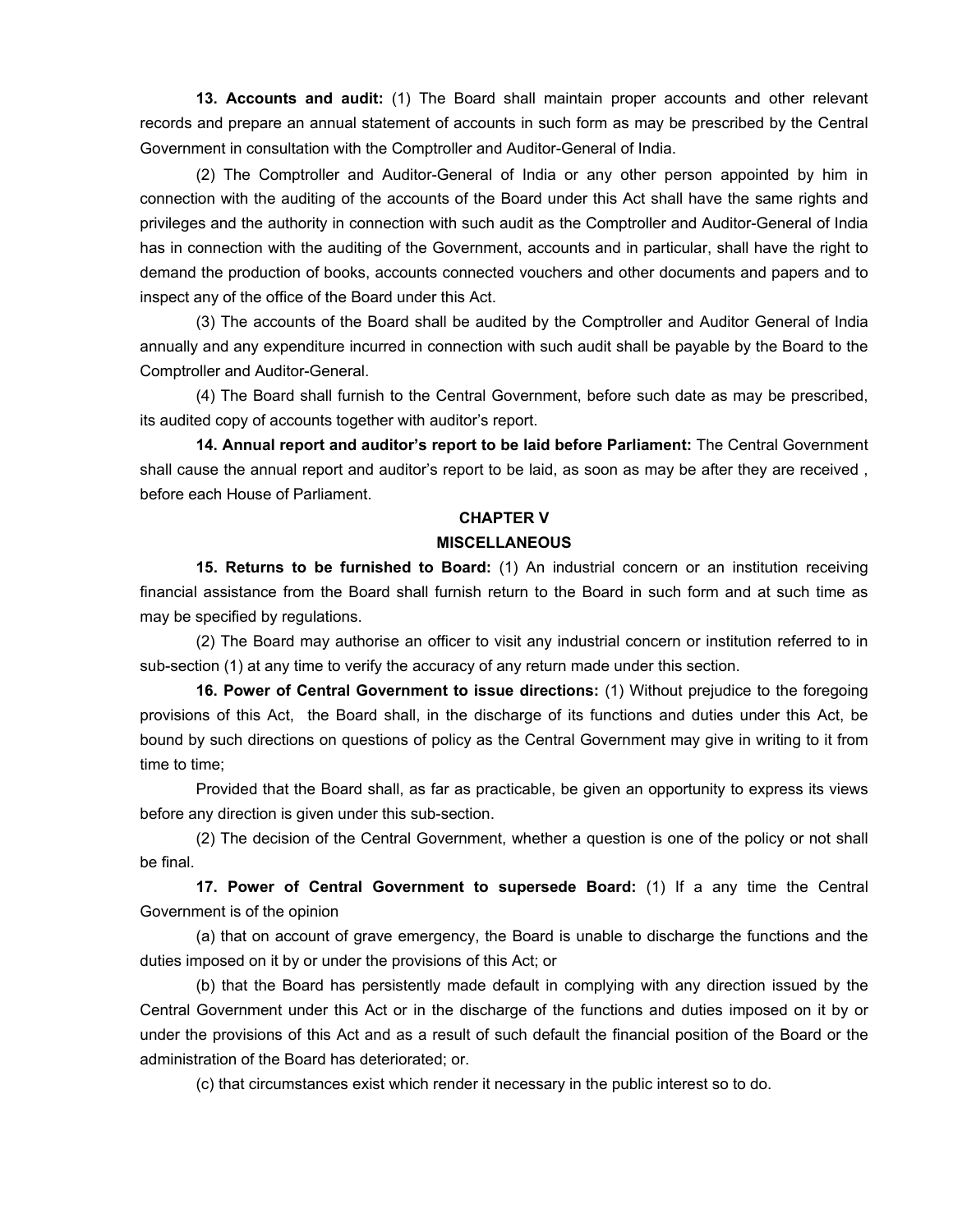the Central Government may by notification in the Official Gazette, supersede the Board for such period, not exceeding six months, as may be specified in the notification.

(2) Upon the publication of a notification under sub-section (1) superseding the Board,-

(a) all the members shall, as from the date of supersession, vacate their offices as such;

 (b) all the powers, functions and duties which may, by or under the provisions of this Act, be exercised or discharged by or on behalf of the Board shall, until the Board is reconstituted under subsection (3), be exercised and discharged by such person or persons as the Central Government may direct; and

 (c) all property owned or controlled by the Board shall, until the Board is reconstituted under subsection (3) vest in the Central Government .

 (3) On the expiration of the period of supersession specified in the notification issued under subsection (1), the Central Government may reconstitute the Board by a fresh appointment and in such case any person or persons who vacated their officers under clause (a) of sub-section (2), shall not be deemed to be disqualified for appointment;

 Provided that the Central Government may, at any time, before the expiration of the period of supersession, take action under this sub-section.

 (4) The Central Government shall cause a notification issued under sub-section (1) and a full report of any action taken under this section and the circumstances leading to such action to be laid before each House of Parliament at the earliest.

**18. Delegation:** The Board may, by general or special order in writing, delegate to the Chairperson or any other member or to any officer of the Board subject to such conditions and limitations, if any, as may be specified in the order, such of its powers and functions under this Act (except the power under section 21) as it may deem necessary.

**19. Protection of action taken in good faith:** No prosecution or other legal proceeding shall lie against the Central Government or the Board or any committee appointed by it or any member of the Board or such committee, or any officer or employee of the Government or the Board or any other person authorised by the Central Government or the Board for anything which is in good faith done or intended to be done under this Act or the rules or regulations made thereunder.

**20. Power of Central Government to make rules:** (1) The Central Government may, by notification in the Official Gazette, make rules to carry out the provisions of this Act.

 (2) Without prejudice to the generality of the foregoing power, such rules may provide for all or any of the following matters, namely:-

 (a) the qualifications and experience, term of office and other allowances of the members of the Board, under sub-section (5) of section3;

(b) the powers and duties of the Chairperson under sub-section (6) of section 3;

(c) the constitution of Oversight Committee under section 5;

(d) the constitution of committees under sub-section (1) of section 6;

(e) the form of application under sub-section (1) of section 8;

 (f) the form in which,. and the time at which the Board shall prepare its budget under section 11 and its annual report under section 12;